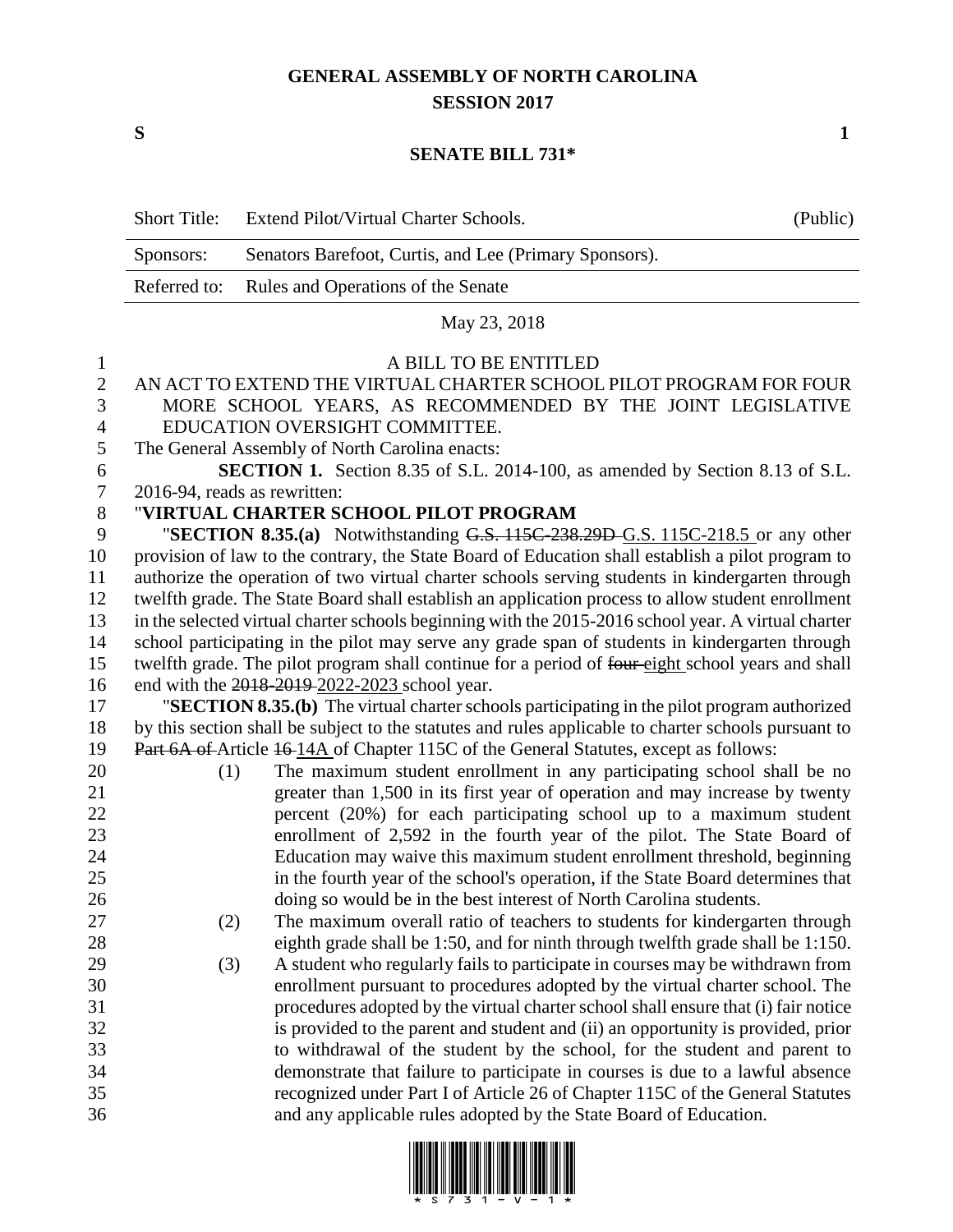|                  |         | <b>General Assembly Of North Carolina</b>                                                                                                           | <b>Session 2017</b> |  |  |  |  |
|------------------|---------|-----------------------------------------------------------------------------------------------------------------------------------------------------|---------------------|--|--|--|--|
| $\mathbf{1}$     |         | "SECTION 8.35.(c) In addition to the operating requirements applicable to a virtual charter                                                         |                     |  |  |  |  |
| $\sqrt{2}$       |         | school participating in the pilot program pursuant to Part 6A of Article 16-14A of Chapter 115C                                                     |                     |  |  |  |  |
| 3                |         | of the General Statutes, the following requirements shall apply to a participating virtual charter                                                  |                     |  |  |  |  |
| $\overline{4}$   | school: |                                                                                                                                                     |                     |  |  |  |  |
| 5                | (1)     | The school shall maintain an administrative office within North Carolina. In                                                                        |                     |  |  |  |  |
| 6                |         | addition, the school shall maintain at least one testing center or meeting place                                                                    |                     |  |  |  |  |
| $\boldsymbol{7}$ |         | within each of the eight State Board of Education districts where the                                                                               |                     |  |  |  |  |
| $\,8\,$          |         | participating students reside, to allow educators and administrators from the                                                                       |                     |  |  |  |  |
| 9                |         | school to meet students and parents. When utilizing the testing center or                                                                           |                     |  |  |  |  |
| 10               |         | meeting place for test administration, the school is permitted to do the                                                                            |                     |  |  |  |  |
| 11               |         | following:                                                                                                                                          |                     |  |  |  |  |
| 12               |         | Administer tests to multiple grade levels at the same time and location.<br>a.                                                                      |                     |  |  |  |  |
| 13               |         | Contract with a test administrator who is not employed by the board<br>$\mathbf b$ .                                                                |                     |  |  |  |  |
| 14               |         | of directors of the school and meets the following criteria:                                                                                        |                     |  |  |  |  |
| 15               |         | Holds a valid, North Carolina educator license.<br>1.                                                                                               |                     |  |  |  |  |
| 16               |         | 2.<br>criminal<br>history check<br>Passes<br>a                                                                                                      | defined<br>in<br>as |  |  |  |  |
| 17               |         | G.S. $115C-332(a)(1)$ performed by the school.                                                                                                      |                     |  |  |  |  |
| 18               |         | 3.<br>Is trained on test administration in accordance with the North                                                                                |                     |  |  |  |  |
| 19               |         | Carolina Testing Program.                                                                                                                           |                     |  |  |  |  |
| 20               | (2)     | If the school contracts with a third party for the provision of administrative                                                                      |                     |  |  |  |  |
| 21               |         | staff, such staff fulfilling the equivalent positions of superintendent, principal,                                                                 |                     |  |  |  |  |
| 22               |         | or business officer shall be residents of North Carolina.                                                                                           |                     |  |  |  |  |
| 23               | (3)     | All teaching staff shall carry the appropriate State certification to instruct any                                                                  |                     |  |  |  |  |
| 24               |         | course and shall receive professional development in virtual instruction                                                                            |                     |  |  |  |  |
| 25               |         | pursuant to the school's application to the State Board of Education to                                                                             |                     |  |  |  |  |
| 26               |         | participate in the pilot program within 30 days of the employee's date of hire.                                                                     |                     |  |  |  |  |
| 27               |         | At least eighty percent (80%) of the teaching staff shall reside within North                                                                       |                     |  |  |  |  |
| 28               |         | Carolina.                                                                                                                                           |                     |  |  |  |  |
| 29               | (4)     | The school shall have a withdrawal rate below twenty-five percent $(25\%)$ . A                                                                      |                     |  |  |  |  |
| 30               |         | student who meets any of the following criteria shall not be counted in                                                                             |                     |  |  |  |  |
| 31               |         | measuring the school's withdrawal rate:                                                                                                             |                     |  |  |  |  |
| 32               |         | A student enrolled in a school with the intent expressed prior to<br>a.                                                                             |                     |  |  |  |  |
| 33               |         | enrollment of only being enrolled for a finite period of time within the                                                                            |                     |  |  |  |  |
| 34               |         | school year. The school shall keep a written record of a student's stated                                                                           |                     |  |  |  |  |
| 35               |         | intent for finite enrollment.                                                                                                                       |                     |  |  |  |  |
| 36               |         | b.<br>A student who is withdrawn from the school pursuant to subdivision                                                                            |                     |  |  |  |  |
| 37<br>38         |         | $(3)$ of subsection (b) of this section.                                                                                                            |                     |  |  |  |  |
| 39               |         | A student who is no longer qualified under the laws of this State for<br>c.<br>admission to a public school in North Carolina, including due to the |                     |  |  |  |  |
| 40               |         | student relocating to another state.                                                                                                                |                     |  |  |  |  |
| 41               |         | d.<br>A student who (i) withdraws from the school for a family, personal, or                                                                        |                     |  |  |  |  |
| 42               |         | medical reason and (ii) notifies the school of the reason for                                                                                       |                     |  |  |  |  |
| 43               |         | withdrawal. The school shall keep a written record of a student's stated                                                                            |                     |  |  |  |  |
| 44               |         | reason for withdrawal under this sub-subdivision.                                                                                                   |                     |  |  |  |  |
| 45               |         | A student who withdraws from the school within the first 30 days<br>e.                                                                              |                     |  |  |  |  |
| 46               |         | following the date of the student's enrollment.                                                                                                     |                     |  |  |  |  |
| 47               | (4a)    | A count of school attendance shall be taken at least once during each semester                                                                      |                     |  |  |  |  |
| 48               |         | for funding purposes.                                                                                                                               |                     |  |  |  |  |
| 49               | (5)     | The school shall ensure that each student is assigned a learning coach. The                                                                         |                     |  |  |  |  |
| 50               |         | learning coach shall provide (i) daily support and supervision of students, (ii)                                                                    |                     |  |  |  |  |